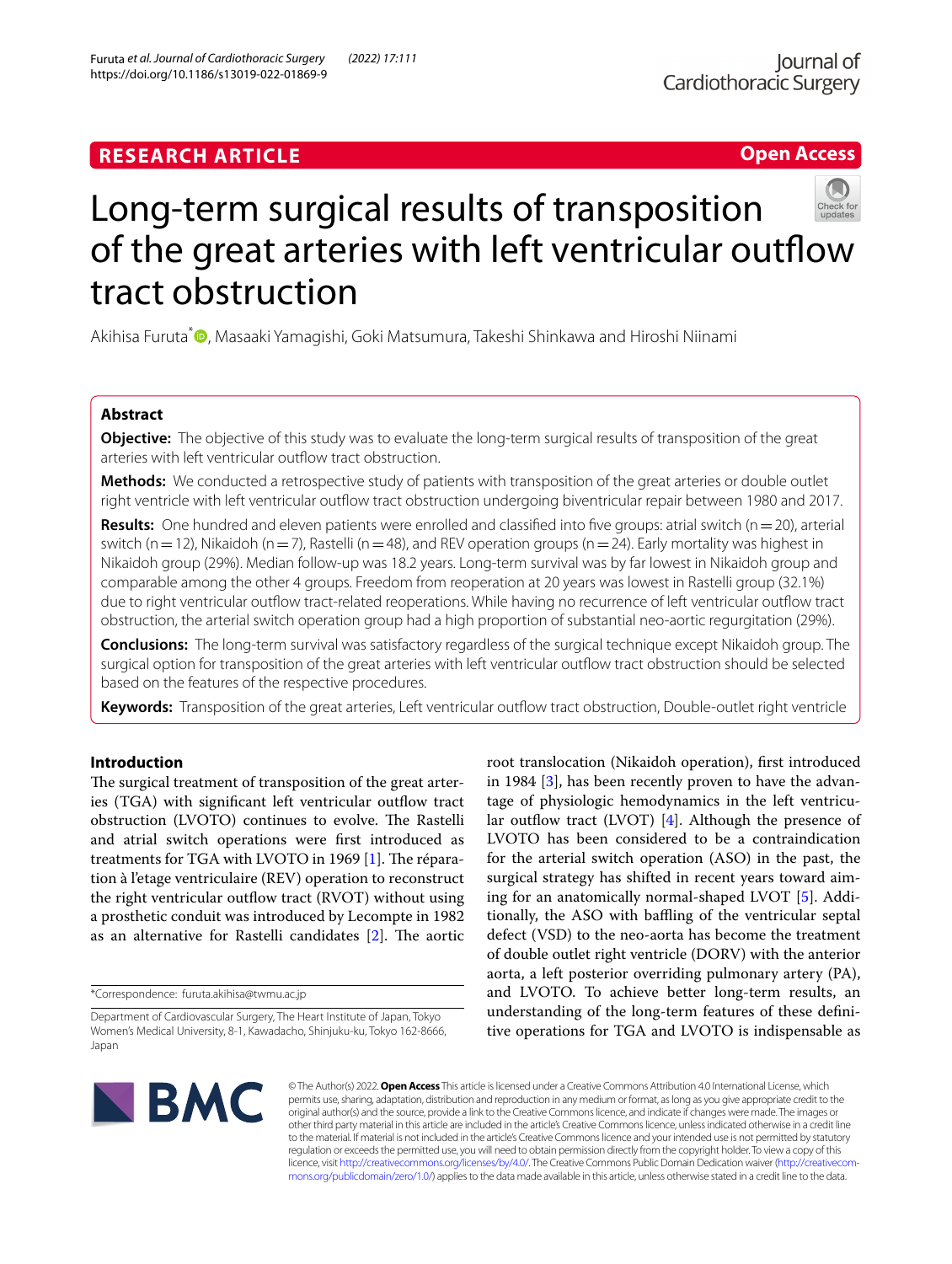guidelines for selecting the appropriate surgical option have not yet been established.

This study aims to compare the long-term results of the fve main procedures: the atrial switch, arterial switch, Nikaidoh, Rastelli, and REV operations, and presented the long-term features of each procedure.

# **Patients and methods**

# **Patient population and study design**

This study is a retrospective, cohort study with consecutive patients undergoing biventricular repair for TGA or TGA-type DORV with LVOTO at the Tokyo Women's Medical University Hospital from 1980 to 2017. During this period, a total of 748 patients were diagnosed with TGA or a TGA type of DORV and underwent surgery. Of these patients, 111 patients with TGA/LVOTO were enrolled herein. This study was approved and monitored by the Tokyo Women's Medical University's research ethics committee (institutional review board number: 4658) and the need for patient consent was waived due to the study's retrospective nature. This study was performed in conformity with the Declaration of Helsinki. Medical records were reviewed, and the following data were retrieved and analyzed: basic demographic data, anatomical information, intraoperative data, and postoperative outcomes including catheter intervention, reoperation, and echocardiogram data.

In this study, we reviewed the transition of the surgical strategies for TGA with LVOTO, identifed the advantages and disadvantages of the main fve procedures by evaluating the long-term surgical results of TGA with LVOTO, and presented a perspective view of the strategies for TGA with LVOTO.

#### **Surgical procedure selection**

The type of definitive operation was selected for each patient based on the anatomic and hemodynamic char-acteristics during the study period (Fig. [1](#page-1-0)). The ASO and atrial switch operation were selected for the patients who had a relatively wide pulmonary annulus with no or small VSD. The atrial switch operation tended to be selected over the ASO for patients with unfavorable coronary artery patterns or with a high-pressure gradient on the LVOT ( $\geq$  70 mmHg) until 2001 when the atrial switch operation was discontinued due to critical long-term complications. All corrections for the TGA-type DORV had been accomplished by the ASO. The Nikaidoh operation has been optimal for moderate LVOTO with a favorable coronary pattern since 1990. The Rastelli and REV operations have been adopted for severe LVOTO or pulmonary atresia and with preferable right ventricle volume and morphology. The choice between the Rastelli and REV operations depended on each surgeon's



<span id="page-1-0"></span>assessment of the anatomic conditions: the Rastelli operation being preferred in patients with pulmonary artery distortion, multiple pulmonary artery stenosis, hypoplastic pulmonary artery, or elevated pulmonary vascular resistance.

#### **Statistical analysis and defnition**

All statistical analyses were performed with JMP Pro version 14 software (SAS Institute Inc., Cary, NC, USA). The normal or non-normal distribution of continuous variables was confrmed using the Shapiro–Wilk test. Data of continuous variables were presented as mean $\pm$ standard deviation for normal distribution and as median (25th– 75th percentile interval) for non-normal distribution. Categorical variables were presented as a proportion (frequency). Early mortality was defned as death before hospital discharge or within 30 days of the defnitive operation. The survival time was estimated from the date of the defnitive operation to the date of all-cause death or the last contact, and the freedom from reoperation time was estimated from the date of defnitive operation to the date of reoperation. The endpoint of follow-up was defned as the date of death or the last contact. Actuarial survival rates were analyzed by the Kaplan–Meier curve. Valve diameter was expressed as Z-scores [[6\]](#page-6-5). LVOTO was classifed into three types: subvalvular obstruction, valvular obstruction, and pulmonary atresia.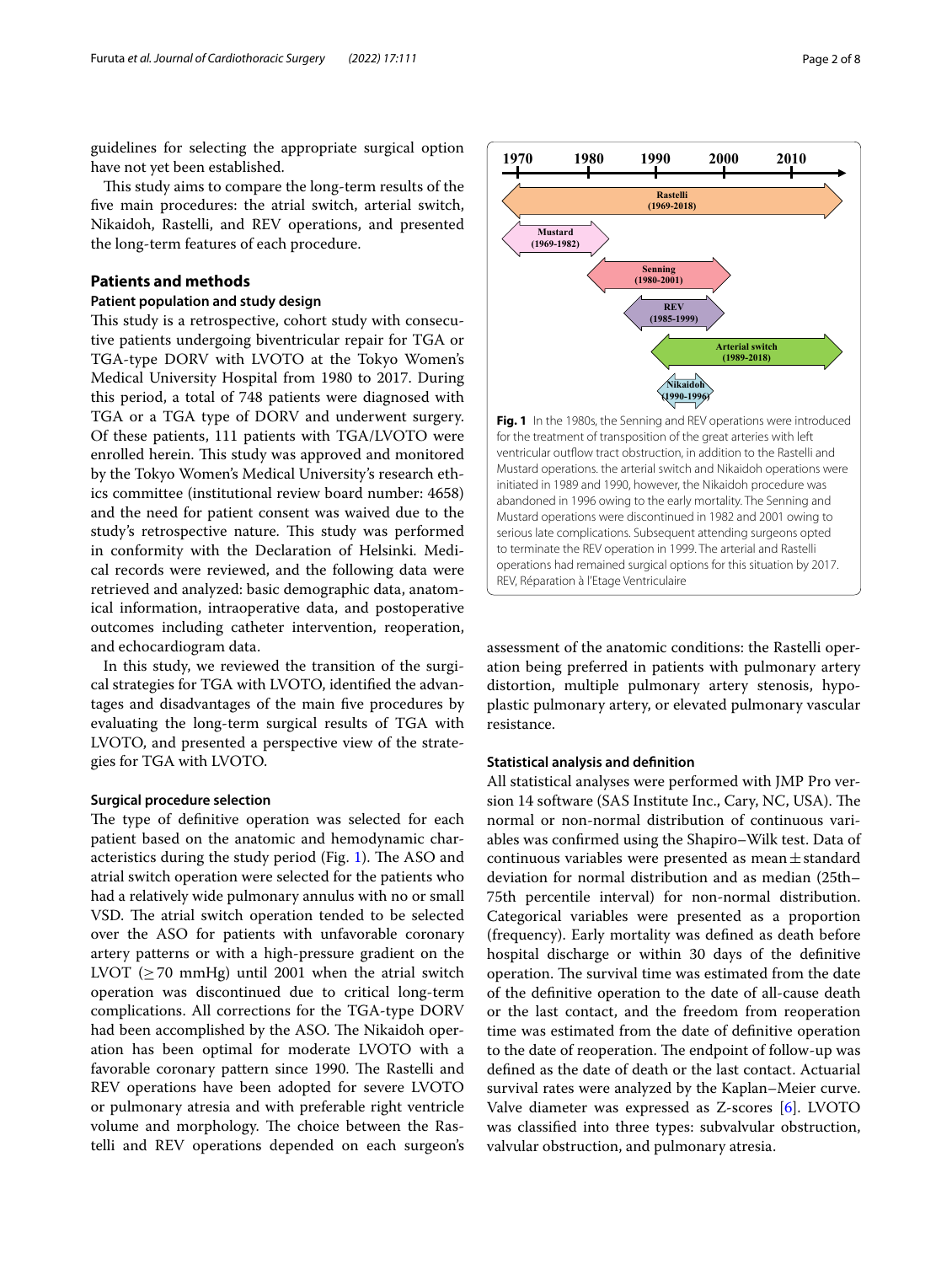# **Results**

## **Patient characteristics**

A total of 111 patients were classifed into fve groups based on the type of defnitive operations: the atrial switch operation (n=20), ASO (n=12), Nikaidoh (n=7), Rastelli ( $n=48$ ), and REV operations ( $n=24$ ). The ASO group had the youngest mean operative age of 0.3 years and the Rastelli group had the oldest one of 5.3 years. Forty-six balloon atrial septostomy and 61 palliative operations were performed before the defnitive operation. The category of LVOTO was valvular in 34 patients (31%), subvalvular in 30 (27%), atresia in 15 (14%), and subvalvular/valvular in 32 (29%). The most common type of LVOTO was small pulmonary diameter with valvular stenosis and left deviation of the infundibular septum with subvalvular stenosis. Preoperative median Z-scores of pulmonary diameter in valvular LVOTO for atrial switch operation, ASO, Nikaidoh operation, Rastelli operation, and REV operation groups were  $-0.20$ (range, − 0.4–0.6), 0.73 (range, − 0.5–1.7), − 0.64 (range,  $-$  0.3– $-$  1.3),  $-$  3.84 (range,  $-$  14.0– $-$  1.2), and  $-$  1.99 (range,  $-6.4$  to  $-0.4$ ), respectively. Preoperative left ventricular shortening fraction was not notably diferent between the groups. Preoperative patient data were summarized in Table [1](#page-2-0).

# **Surgical technique**

In atrial switch group, Senning  $(n=18)$  or Mustard  $(n=2)$  technique was used. In ASO group, the neo-PA

#### <span id="page-2-0"></span>**Table 1** Patient characteristics

was reconstructed by the original method  $(n=2)$  or the Lecompte maneuver  $(n=10)$ , and the VSD was enlarged for intraventricular baffle in 5 TGA-type DORV patients. In Nikaidoh group, the RVOT was reconstructed using an autologous pericardial transannular patch. In Rastelli group, the RVOT was reconstructed with a xenograft roll conduit bearing handmade xenograft pericardial valves  $(1980-1996; n=34)$ , an autologous pericardial roll conduit bearing handmade autologous pericardial valves (1992–2012;  $n=11$ ), or an expanded polytetrafluoroethylene (e-PTFE) conduit with bulging sinuses and fan-shaped valves (2012–2017;  $n=3$ ) [[7\]](#page-6-6). The conal flap method [\[8\]](#page-6-7) was used in 20 patients with structural abnormalities of the tricuspid valve and the VSD was enlarged in 34 patients in this group. In REV group, the RVOT was reconstructed with a xenograft pericardial patch bearing a handmade xenograft pericardial valve (1980–1986;  $n=6$ ) or an autologous pericardial patch bearing a handmade autologous pericardial valve (1987–1999;  $n=18$ ). The mean perfusion and aortic cross-clamp times were longer in ASO (248 and 120 min) and Nikaidoh groups (242 and 125 min) and shortest in atrial switch group (138 and 79 min). In all groups, no patients were converted to other types of procedures. Operative results were summarized in Table [2.](#page-3-0)

# **Overall survival**

During the median follow-up of 18.2 (7.3–25.0) years, 74 patients were alive, 28 died, and 9 were lost to

|                                                                                                                 | <b>Atrial switch</b><br>$n = 20$               | <b>ASO</b><br>$n = 12$                         | <b>Nikaidoh</b><br>$n=7$                 | Rastelli<br>$n = 48$                        | <b>REV</b><br>$n = 24$                        |
|-----------------------------------------------------------------------------------------------------------------|------------------------------------------------|------------------------------------------------|------------------------------------------|---------------------------------------------|-----------------------------------------------|
| Male                                                                                                            | 14 (70%)                                       | 10 (71%)                                       | 5(71%)                                   | 25/48 (52%)                                 | 13 (54%)                                      |
| Age (years)                                                                                                     | $1.2(0.8-3.9)$                                 | $0.3(0.1-4.1)$                                 | $3.4(2.3-3.9)$                           | $5.3(4.3-8.0)$                              | $3.8(2.3-6.2)$                                |
| Body weight (kg)                                                                                                | $7.5(5.7-12.6)$                                | $4.3(3.5-12.8)$                                | $11.7(10.3 - 12.3)$                      | $16.7(13.4 - 21.4)$                         | $14.5(10.1 - 16.1)$                           |
| Type of LVOT obstruction<br>Valvular<br>Subvalvular<br>Valvular and subvalvular<br>Atresia                      | 5(25%)<br>13 (65%)<br>2(10)<br>None            | 1(8%)<br>9(75%)<br>2(17%)<br>None              | 5(71%)<br>2(29%)<br>None<br>None         | 16 (33%)<br>3(6%)<br>17 (35%)<br>12 (25%)   | 7(29%)<br>3(13%)<br>11 (46%)<br>3(13%)        |
| Type of ventricular septal defect<br>Intact septum<br>Infundibular<br>Perimembranous<br>Muscular<br>Multi-level | $9(50\%)$<br>1(6%)<br>10 (50%)<br>None<br>None | 1(8%)<br>$6(50\%)$<br>3(21%)<br>1(8%)<br>1(8%) | None<br>1(14%)<br>6(86%)<br>None<br>None | None<br>4(8%)<br>38 (79%)<br>None<br>6(13%) | None<br>6(25%)<br>14 (58%)<br>None<br>4 (17%) |
| Bicuspid pulmonary valve                                                                                        | 6(30%)                                         | 2(17%)                                         | 3(43%)                                   | 8 (17%)                                     | 4 (17%)                                       |
| Z-score of pulmonary diameter in valvular LVOTO                                                                 | $-0.20$<br>$(-0.21 - 0.19)$                    | 0.73<br>$(0.63 - 0.87)$                        | $-0.64$<br>$(-0.45 - -0.91)$             | $-3.84$<br>$(-4.82 - -3.43)$                | $-1.99$<br>$(-2.74 - -0.35)$                  |
| Pulmonary/aorta ratio in valvular LVOTO                                                                         | $0.83 \pm 0.07$                                | $1.06 \pm 0.05$                                | $0.65 \pm 0.09$                          | $0.54 \pm 0.13$                             | $0.71 \pm 0.24$                               |
| Fractional shortening                                                                                           | $0.34 \pm 0.09$                                | $0.38 \pm 0.08$                                | $0.42 \pm 0.04$                          | $0.37 \pm 0.07$                             | $0.37 \pm 0.06$                               |
| Pressure gradient in LVOT (mmHg)                                                                                | $45(30-56)$                                    | $40(27-63)$                                    | 57.5 (35.8–66.5)                         | $65(58-79)$                                 | $65(47-73)$                                   |

ASO, arterial switch operation; LVOT (O), left ventricular outfow tract (obstruction); REV, Réparation à l'Etage Ventriculaire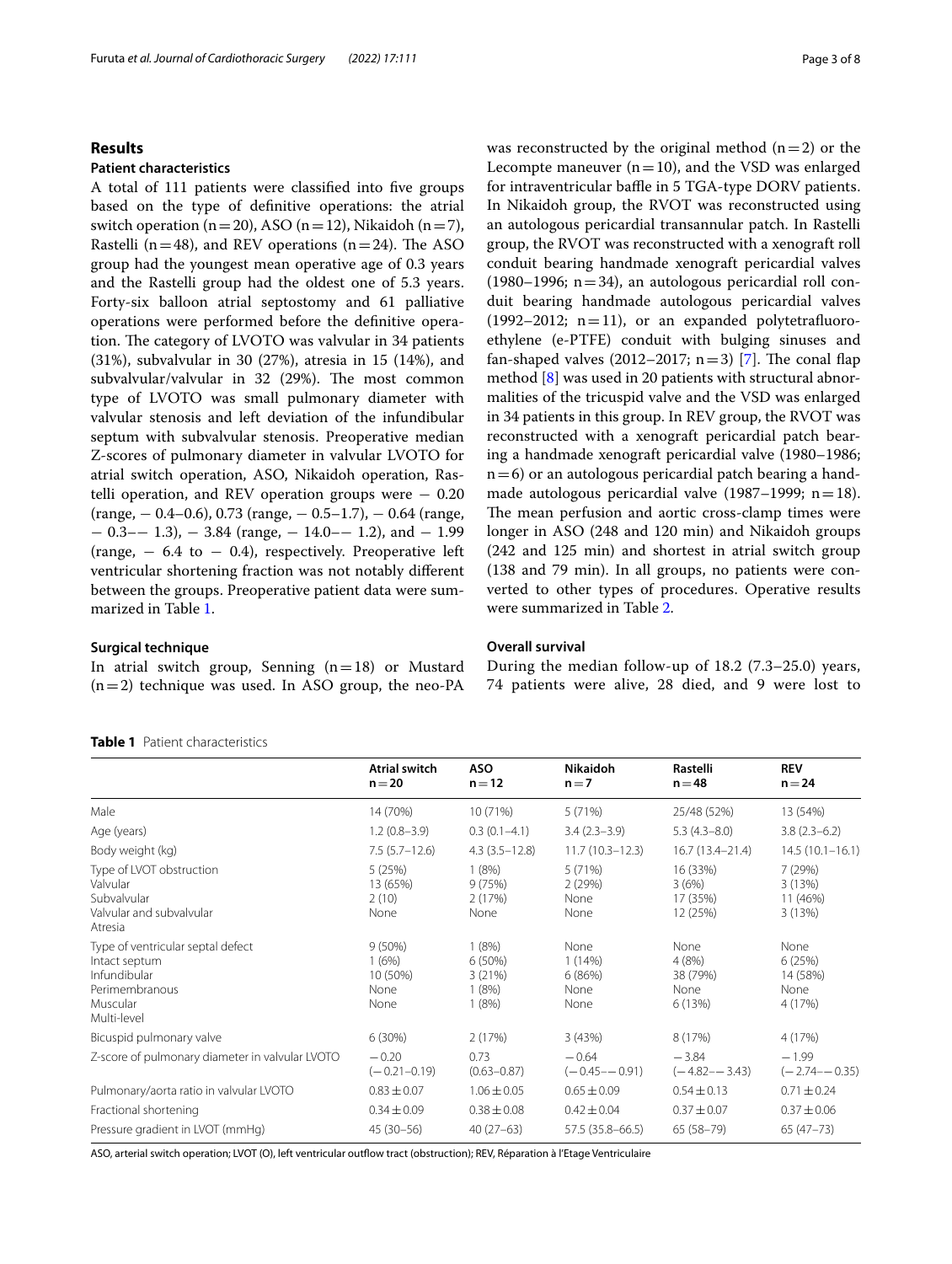# <span id="page-3-0"></span>**Table 2** Operative results

|                                                                                                                                            | <b>Atrial switch</b>                           | <b>ASO</b>                                  | <b>Nikaidoh</b>                          | Rastelli                               | <b>REV</b>                           |
|--------------------------------------------------------------------------------------------------------------------------------------------|------------------------------------------------|---------------------------------------------|------------------------------------------|----------------------------------------|--------------------------------------|
|                                                                                                                                            | $n = 20$                                       | $n = 12$                                    | $n=7$                                    | $n = 48$                               | $n = 24$                             |
| <b>IVOTO</b> relief<br>Valvotomy<br>Subvalvular muscle resection<br><b>Both</b>                                                            | 4(20%)<br>13 (65%)<br>$2(10\%)$                | None<br>11 (92%)<br>None                    | None<br>None<br>None                     | None<br>$1(2\%)$<br>None               | None<br>None<br>None                 |
| Concomitant procedure<br>VSD closure<br>Mitral valve repair<br>Tricuspid valve repair<br>COA repair<br>Distal pulmonary artery angioplasty | 11 (55%)<br>$2(10\%)$<br>1(5%)<br>None<br>None | 5 (42%)<br>2(17%)<br>None<br>2(17%)<br>None | None<br>1(14%)<br>None<br>None<br>2(29%) | None<br>1(2%)<br>2(4%)<br>None<br>None | None<br>None<br>None<br>None<br>None |
| Perfusion time (min)                                                                                                                       | $138 + 44$                                     | $248 + 32$                                  | $242 \pm 30$                             | $185 + 46$                             | $176 + 30$                           |
| Aortic cross-clamp time (min)                                                                                                              | $79 + 37$                                      | $120 \pm 34$                                | $125 \pm 316$                            | $93 \pm 36$                            | $94 \pm 21$                          |

ASO, arterial switch operation; COA, coarctation of aorta; LVOT (O), left ventricular outfow tract (obstruction); REV, Réparation à l'Etage Ventriculaire; VSD, ventricular septal defect

follow-up. There were  $8$  early mortalities  $(1 \text{ in atrial})$ switch operation group [5%], 1 in ASO group [8%], 2 in Nikaidoh group [29%], and 4 in Rastelli group [8%]), which were all recorded in the 1980s or 1990s. Extracorporeal membrane oxygenation was introduced in four of these patients. There was no early mortality in REV group. The most frequent cause of these early mortalities was low output syndrome. The causes of death are shown in Table [3](#page-3-1).

Survival at 20 years after defnitive operation was 78.5  $\pm$  9.6% in atrial switch group, 75.0  $\pm$  12.5% in ASO group,  $42.9 \pm 18.7\%$  in Nikaidoh group,  $75.5 \pm 6.5\%$  in Rastelli group, and  $76.7 \pm 10.8\%$  in REV group (Fig. [2](#page-4-0)a). The deaths within three years after definitive operation were notable in ASO and Nikaidoh groups, however, there were no long-term mortalities in these groups. Mortalities more than10 years after defnitive operation were recorded in the Rastelli and REV groups. The most frequent cause of late death was sudden/unknown reason, followed by infection/sepsis.

#### **Reintervention**

Twenty-fve patients (24%) required postoperative catheter intervention: 2 in atrial switch, 5 in ASO, 1 in Nikaidoh, 14 in Rastelli, and 3 in REV. The most common catheter intervention for each group was pacemaker implantation in atrial switch operation group (2/2: 100%), percutaneous RVOT dilatation in Rastelli group (8/14: 57%), and percutaneous distal PA angioplasty in ASO (5/5: 100%), Nikaidoh (1/1: 100%), and REV (2/3: 67%) groups. Catheter ablation was performed for supraventricular tachycardia in 3 patients in Rastelli group.

A total of 40 reoperations were conducted on 36 patients. Freedom from reoperation at 20 years after definitive operation was  $87.7 \pm 8.3$ % in atrial switch operation group,  $61.1 \pm 15.7\%$  in ASO group, 100% in Nikaidoh group,  $32.1 \pm 8.4\%$  in Rastelli group, and  $85.2 \pm 8.0\%$  in REV group (Fig. [2](#page-4-0)b).

Thirty RVOT-related reoperations were conducted on 23 patients in Rastelli group (3 patients required twice) and 4 in REV group. In Rastelli group, conduit stenosis was repaired by conduit replacement  $(n=20)$  or direct

| <b>Atrial switch</b> | <b>ASO</b> | <b>Nikaidoh</b> | Rastelli | <b>REV</b> |  |
|----------------------|------------|-----------------|----------|------------|--|
| $n = 20$             | $n = 12$   | $n = 7$         | $n = 48$ | $n = 24$   |  |
| (5%)                 | (8%)       | 2(29%)          | 4(8%)    | None       |  |
| None                 | (8%)       | 2(29%)          | 3(6%)    | None       |  |
| None                 | None       | None            | 1(2%)    | None       |  |
| 3(16%)               | 2(18%)     | 2(40%)          | 9(20%)   | 4 (17%)    |  |
| 3(16%)               | None       | (20%)           | 4(9%)    | 2(8%)      |  |
| None                 | None       | None            | 1(2%)    | None       |  |
| None                 | None       | None            | 1(2%)    | 1(4%)      |  |
| None                 | None       | None            | $1(2\%)$ | None       |  |
| None                 | (9%        | None            | 1(2%)    | None       |  |
|                      |            |                 |          | (4% )      |  |
|                      | None       | (9% )           | (20%)    | 1(2%)      |  |

# <span id="page-3-1"></span>**Table 3** The causes of death

ASO, arterial switch operation; REV, Réparation à l'Etage Ventriculaire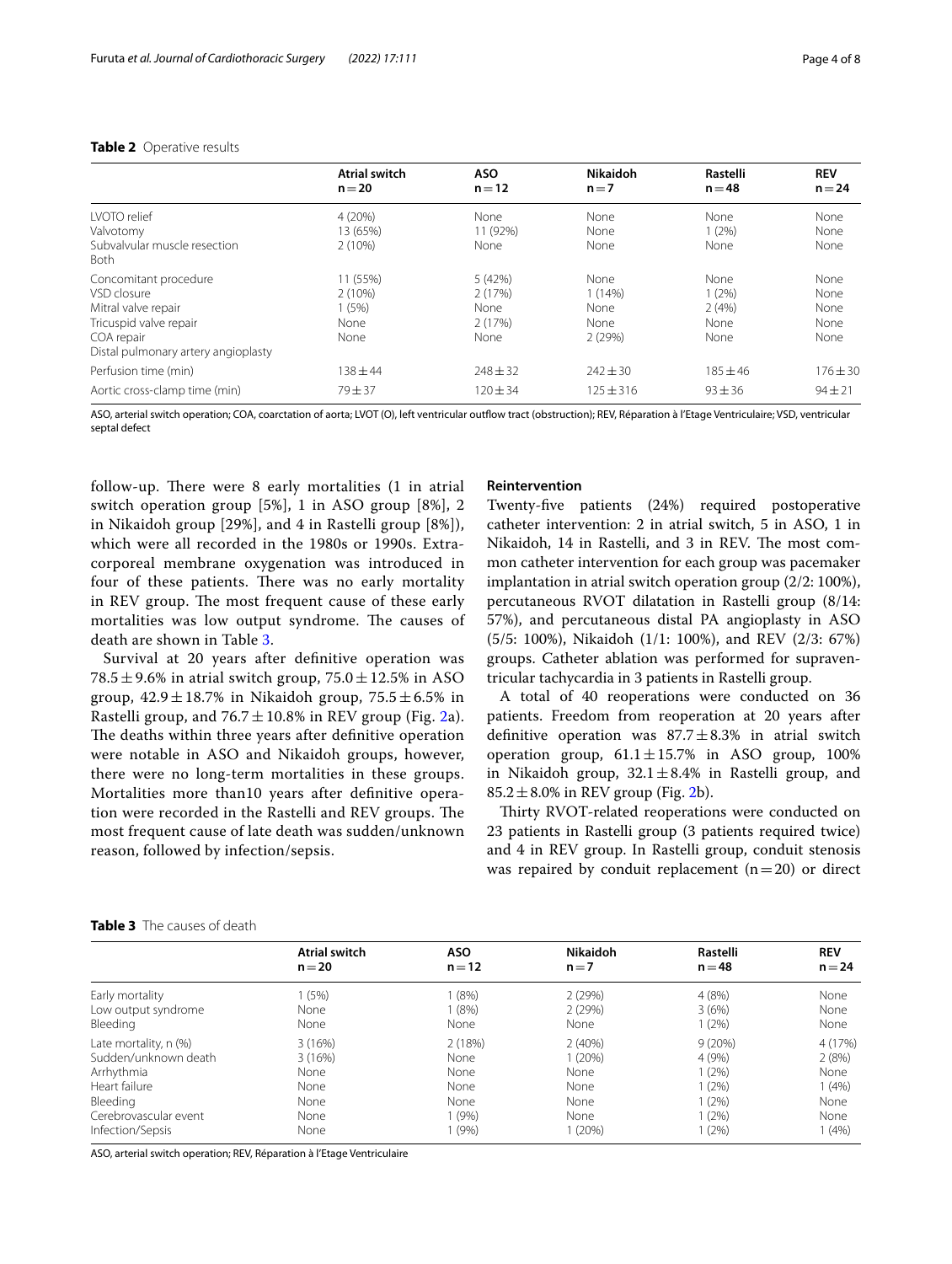

<span id="page-4-0"></span>

right ventricle-to-PA anastomosis with patch angioplasty  $(n=2)$ , and infectious endocarditis was treated by bioprosthetic pulmonary valve replacement  $(n=1)$ . In REV group, RVOT was reconstructed with an autologous pericardial patch bearing a handmade autologous pericardial valve  $(n=4)$ . Overall, freedom from RVOT-related reoperation at 20 years after defnitive operation was  $33.1 \pm 8.9\%$  in Rastelli group,  $90.2 \pm 6.7\%$  in REV group, and 100% in other groups (Fig. [2](#page-4-0)c). A xenograft pericardial conduit/patch for RVOT reconstruction had a higher chance to require RVOT-related reoperation than an autologous pericardial conduit/patch in Rastelli and REV groups (62% vs. 18% in Rastelli group, and 50% vs. 6% in REV group).

Ten LVOT-related reoperations were conducted in 10 patients: 3 in ASO group and 7 in Rastelli group. Aortic valve replacement for neo-aortic regurgitation was required for 3 patients in ASO group. Seven LVOTrelated reoperations in Rastelli group comprised 5 cases of re-intraventricular rerouting for intraventricular route stenosis and 2 of aortic valve replacement for aortic regurgitation. Of these 7 reoperations, 5 were performed concomitantly with RVOT-related reoperations. Conversely, there were no LVOT-related reoperations in REV group. Freedom from LVOT-related reoperation at 20 vears after definitive operation was  $76.4 \pm 15.5\%$  in ASO group,  $76.6 \pm 10.1\%$  in Rastelli group, and 100% in other groups (Fig. [2d](#page-4-0)).

Other types of reoperations included 2 mitral valvuloplasties (1 in ASO and 1 in REV), 1 residual VSD closure with concomitant tricuspid annuloplasty (ASO), and 3 tricuspid valve replacement for systemic atrioventricular valve regurgitation (atrial switch operation).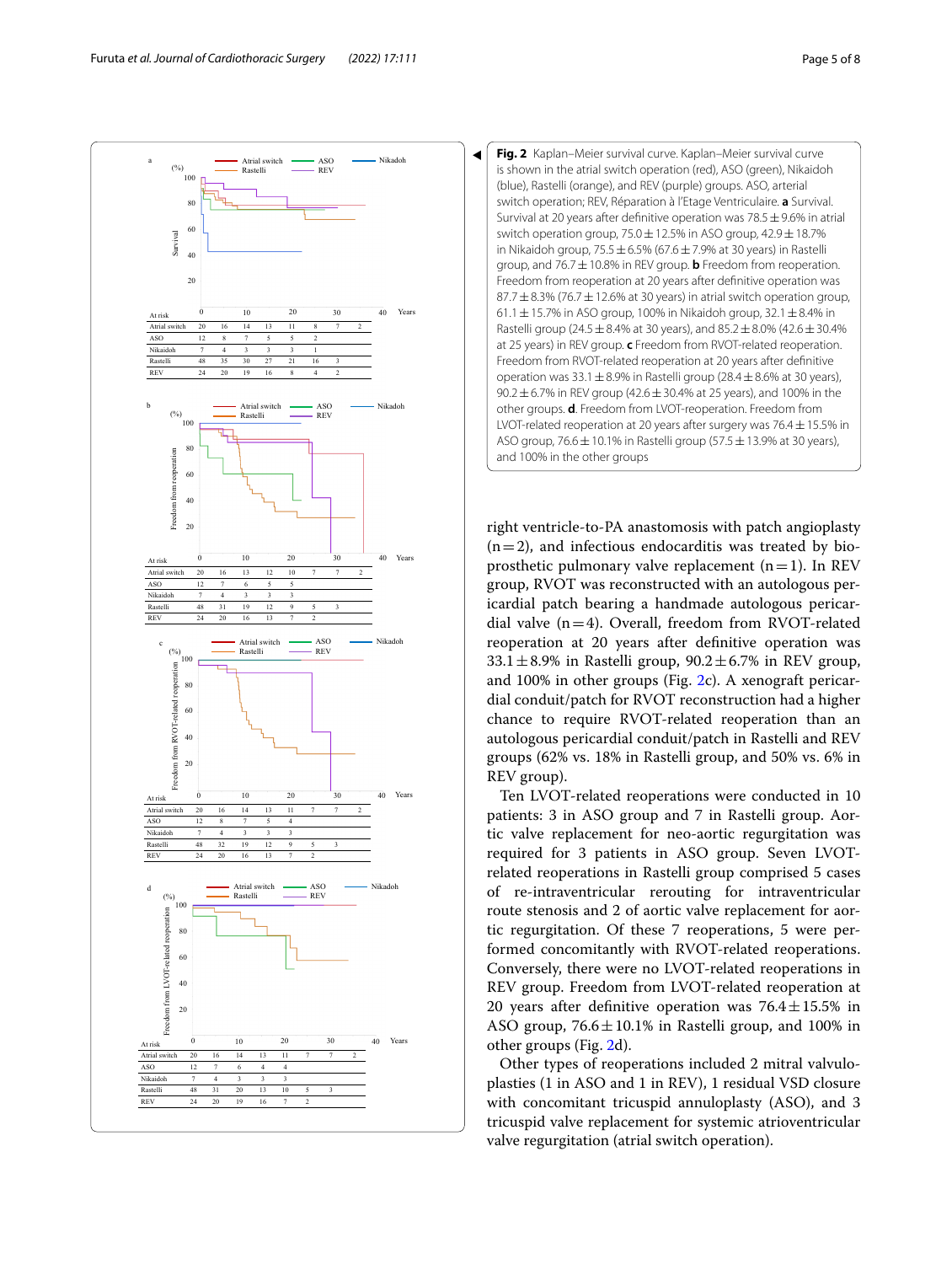#### **Echocardiographic data and clinical condition**

Late echocardiography data were obtained from 73 of 83 survivors (88%). The median Z-score of valve diameter in the systemic ventricular outfow tract in atrial switch operation, ASO, Rastelli and REV groups was 2.0 (1.4–2.6), 1.7 (1.3–1.9), 0.2 (0.2–0.4), 2.5 (1.4–3.6), and 2.5 (1.4–3.6) respectively and the median fow velocity in the systemic ventricular outflow tract was  $1.3$  (1.1–1.4), 2.0 (1.6–2.1), 1.0 (0.9–1.1), 1.3 (0.9–2.0), and 1.3 (0.9– 1.7) m/s respectively. A high incidence of substantial neo-aortic regurgitation was found in ASO group (2/7: 29%). A proportion of the substantial pulmonary regurgitation was comparable among Nikaidoh, Rastelli, and REV groups (67% vs. 58% vs. 63%). The median systemic ventricular shortening fraction in atrial switch operation, ASO, Nikaidoh operation, Rastelli operation, and REV operation groups was 0.20 (0.17–0.22), 0.37 (0.31–0.38), 0.31 (0.26–0.33), 0.28 (0.24–0.34), and 0.27 (0.26–0.29), respectively. No patients had Class III or IV on the New York Heart Association functional classifcation.

# **Discussion**

Since the initial atrial switch operation [\[9](#page-6-8)] and Rastelli operation [[1\]](#page-6-0) for TGA/LVOTO in 1969, several procedures have been developed, including the REV operation [[2](#page-6-1)], aortic root translocation (Nikaidoh operation) [[3\]](#page-6-2), ASO, and their modifications, to treat this complex disease. For better long-term results, consideration of long-term features of respective operations is of great importance in selecting the defnitive operation for TGA/ LVOTO based on the morphology.

## **Choices between ASO and Rastelli/REV/Nikaidoh**

The surgical selection for TGA with LVOTO greatly changed after the introduction of the ASO, however, its use remains controversial. A relatively wide pulmonary annulus with no or small VSD made the ASO and atrial switch operation possible in our study. A reasonable threshold of the ASO (pulmonary valve Z-score of more than  $-$  0.5) provided a favorable outcome with the mean late neo-aortic Z-score of 1.7 without LVOTO recurrence. However, our threshold of the indication for ASO might be extended to a pulmonary diameter Z-score of between  $-1.5$  and  $-1.0$  as a preoperative pulmonary valve Z-score of less than  $-1.7$  has been reported to be an independent predictor of recurrent LVOTO after the ASO for TGA/LVOTO [\[5\]](#page-6-4). Bibliographically, the Nikaidoh would be proposed for a Z-score of the pulmonary valve from  $-1.5$  to  $-3.0$  [\[4](#page-6-3), [12\]](#page-6-9), and the Rastelli and REV operations for a pulmonary diameter Z-score about less than  $-3.0$  [[13\]](#page-6-10).

#### **Comparison of Nikaidoh/Rastelli/REV**

The Nikaidoh operation is a technically demanding operation with the risks of destabilizing the aortic valve or kinking/compressing the proximal coronary arteries. Due to frequent coronary troubles, the Nikaidoh operation was abandoned in 1996 at our institution. Nikaidoh group in our study experienced the highest early mortality and consequently the lowest long-term survival of 42.9% among the groups while presenting with a low rate of late mortality and reoperation. The Nikaidoh operation has been reported to provide low early mortality of 3–5% as well as superior long-term outcomes in some reports [[4,](#page-6-3) [14\]](#page-6-11). Additionally, half truncal switch operation, which overcomes various drawbacks of the conventional operations and takes on all the advantages of the Nikaidoh operation, recently presented with excellent long-term results  $[13]$  $[13]$ . These types of operations, therefore, would become the mainstream for TGA with moderate LVOTO. As for other types of operations, Rastelli and REV groups presented with reasonable long-term survival of about 76% in our study, which is similar to or relatively higher than previous reports [\[15](#page-6-12)[–17](#page-7-0)], however, there remains a concern about late death in Rastelli and REV group.

RVOT obstruction or pulmonary regurgitation is the most serious complication after the defnitive operation requiring RVOT reconstruction. Similar to previous reports [[15,](#page-6-12) [16](#page-6-13), [18\]](#page-7-1), a high incidence (48%) of RVOTrelated reoperation was documented in Rastelli group in our study, which were all performed among patients where xenograft or autologous pericardial conduits were used, while there were no RVOT-related reoperations among patients where e-PTFE conduits used. Considering the excellent long-term results for RVOT reconstruction by e-PTFE conduits [[7\]](#page-6-6), this might be expected to contribute to improving the result after the Rastelli operation. On the other hand, our study showed REV group had a signifcantly lower proportion of RVOT- and LVOT-related reoperations than Rastelli group, which would be achieved based on the distinctive characteristic of avoiding the negative efects of both RVOT and LVOT obstruction [[19\]](#page-7-2). Although the REV operation has regrettably been discontinued in 1999 at our institution by incoming attending surgeons despite the favorable outcomes, this operation could be one of the optimal procedures for patients with severe LVOTO unsuitable for ASO and aortic root translocation.

## **Aortic valve function in ASO group**

The presence of LVOTO in TGA patients was revealed to be an independent risk factor after the ASO [\[5](#page-6-4), [20,](#page-7-3) [21](#page-7-4)]. Substantial neo-aortic regurgitation was actually found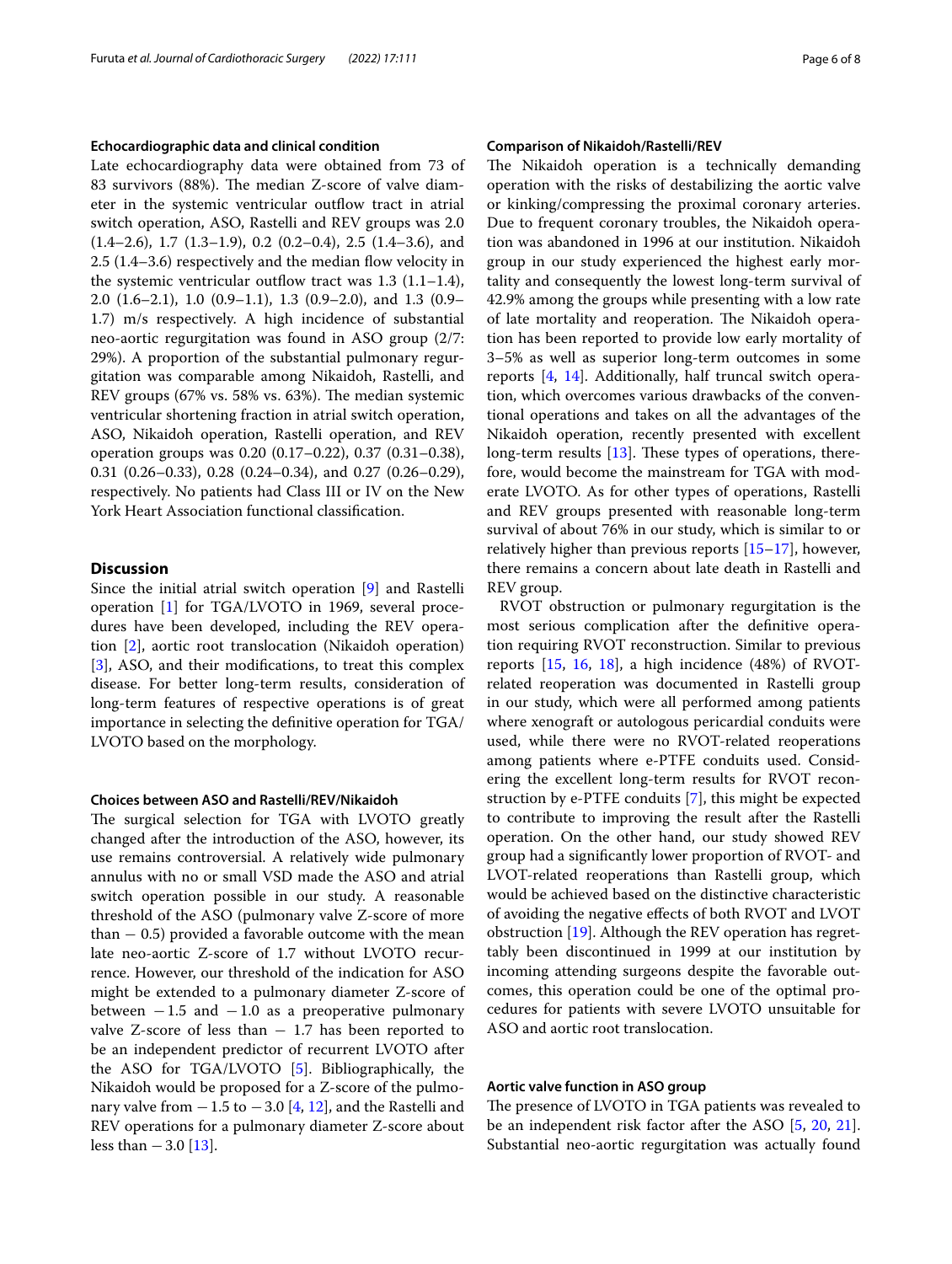in 29% of survivors in our ASO group, which seemed higher than after ASO in simple TGA [[21\]](#page-7-4). It is presumed that the pulmonary valve, which is protected by a low pressure before the ASO, reacts to the sudden onset of arterial pressure by a dilatory response. Additionally, the leafets may be damaged in the course of LVOTO relief and transpulmonary VSD closure [\[21](#page-7-4)]. Although our study lacks data regarding a bicuspid pulmonary valve owing to mortality, it seems to be associated with late aortic root dilatation and aortic regurgitation [[22](#page-7-5), [23\]](#page-7-6).

#### **Limitations**

This study has certain limitations: this was a retrospective, single-center study and biases were present owing to a lack of homogeneity, which can make group comparisons inaccurate; and fnally, there was a lack of cases with follow-up. As this was a long and wide retrospective study, our study also included bias regarding postoperative management, surgical techniques, and uncommon surgical strategies.

## **Conclusions**

The 40-year surgical results at our institution revealed the unique advantages and disadvantages of the respective procedures. There were no significant differences in survival between the groups except for Nikaido group. Although having a low incidence of LVOTO recurrence and the best systemic ventricular function, ASO group presented a high proportion of late substantial neo-aortic regurgitation. In terms of avoidance of reoperation, the REV operation could be one of the optimal procedures for patients with severe LVOTO unsuitable for ASO and aortic root translocation.

#### **Abbreviations**

ASO: Arterial switch operation; DORV: Double outlet right ventricle; e-PTFE: Expanded polytetrafluoroethylene; LVOT: Left ventricular outflow tract; LVOTO: Left ventricular outflow tract obstruction; PA: Pulmonary artery; REV: Réparation à l'etage ventriculaire; RVOT: Right ventricular outfow tract; TGA: Transposition of the great arteries; VSD: Ventricular septal defect.

#### **Acknowledgements**

Not applicable.

#### **Author contributions**

Study conception and design: AF and TS. Acquisition of data: AF. Analysis and interpretation of data: AF, MY, GM, and TS. Drafting of manuscript: AF, MY, GM, TS, and HN. Critical revision: AF, MY, TS, and HN. All authors read and approved the fnal manuscript.

#### **Funding**

Not applicable.

#### **Availability of data and materials**

The datasets used and/or analyzed during the current study are available from the corresponding author on reasonable request.

#### **Declarations**

#### **Ethics approval and consent to participate**

Tokyo Women's Medical University IRB, number 4658.

#### **Consent for publication**

Not applicable.

#### **Competing interests**

The authors declare that they have no competing interests.

Received: 22 February 2021 Accepted: 29 April 2022 Published online: 11 May 2022

#### **References**

- <span id="page-6-0"></span>1. Rastelli GC, Wallace RB, Ongley PA. Complete repair of transposition of the great arteries with pulmonary stenosis: a review and report of a case corrected by a new surgical technique. Circulation. 1969;39:83–95.
- <span id="page-6-1"></span>2. Lecompte Y, Neveux JY, Leca F, Zannini L, Tu TV, Duboys Y, et al. Reconstruction of the pulmonary outflow tract without prosthetic conduit. J Thorac Cardiovasc Surg. 1982;84:727–33.
- <span id="page-6-2"></span>3. Nikaidoh H. Aortic translocation and biventricular outflow tract reconstruction. A new surgical repair for transposition of the great arteries associated with ventricular septal defect and pulmonary stenosis. J Thorac Cardiovasc Surg. 1984;88:365–72.
- <span id="page-6-3"></span>4. Raju V, Myers PO, Quinonez LG, Emani SM, Mayer JE Jr, Pigula FA, et al. Aortic root translocation (Nikaidoh procedure): intermediate follow-up and impact of conduit type. J Thorac Cardiovasc Surg. 2015;149:1349–55.
- <span id="page-6-4"></span>5. Kalfa DM, Lambert V, Baruteau AE, Stos B, Houyel L, Garcia E, et al. Arterial switch for transposition with left outflow tract obstruction: outcomes and risk analysis. Ann Thorac Surg. 2013;95:2097–104.
- <span id="page-6-5"></span>6. Zilberman MV, Khoury PR, Kimball RT. Two-dimensional echocardiographic valve measurements in healthy children: gender-specifc diferences. Pediatr Cardiol. 2005;26:356–60.
- <span id="page-6-6"></span>7. Miyazaki T, Yamagishi M, Maeda Y, Taniguchi S, Fujita S, Hongu H, et al. Long-term outcomes of expanded polytetrafuoroethylene conduits with bulging sinuses and a fan-shaped valve in right ventricular outfow tract reconstruction. J Thorac Cardiovasc Surg. 2018;155:2567–76.
- <span id="page-6-7"></span>8. Niinami H, Imai Y, Sawatari K, Hoshino S, Ishihara K, Aoki M. Surgical management of tricuspid malinsertion in the Rastelli operation: conal fap method. Ann Thorac Surg. 1995;59:1476–80.
- <span id="page-6-8"></span>9. Daicoff GR, Schiebler GL, Elliott LP, Van Mierop LH, Bartley TD, Gessner IH. Surgical repair of complete transposition of the great arteries with pulmonary stenosis. Ann Thorac Surg. 1969;7:529–38.
- 10. Burkhart HM, Dearani JA, Williams WG, Puga FJ, Mair DD, Ashburn DA, et al. Late results of palliative atrial switch for transposition, ventricular septal defect, and pulmonary vascular obstructive disease. Ann Thorac Surg. 2004;77:464–9.
- 11. Vejlstrup N, Sørensen K, Mattsson E, Thilén U, Kvidal P, Johansson B, et al. Long-term outcome of Mustard/Senning correction for transposition of the great arteries in Sweden and Denmark. Circulation. 2015;132:633–8.
- <span id="page-6-9"></span>12. Morell VO, Jacobs JP, Quintessenza JA. Aortic translocation in the management of transposition of the great arteries with ventricular septal defect and pulmonary stenosis: results and follow-up. Ann Thorac Surg. 2005;79:2089–92.
- <span id="page-6-10"></span>13. Hongu H, Yamagishi M, Miyazaki T, Maeda Y, Taniguchi S, Asada S, et al. Late results of half-turned truncal switch operation for transposition of the great arteries. Ann Thorac Surg. 2018;106:1421–8.
- <span id="page-6-11"></span>14. Yeh T Jr, Ramaciotti C, Leonard SR, Roy L, Nikaidoh H. The aortic translocation (Nikaidoh) procedure: midterm results superior to the Rastelli procedure. J Thorac Cardiovasc Surg. 2007;133:461–9.
- <span id="page-6-12"></span>15. Dearani JA, Danielson GK, Puga FJ, Mair DD, Schleck CD. Late results of the Rastelli operation for transposition of the great arteries. Semin Thorac Cardiovasc Surg Pediatr Card Surg Annu. 2001;4:3–15.
- <span id="page-6-13"></span>16. Kreutzer C, De VJ, Oppido G, Kreutzer J, Gauvreau K, Freed M, et al. Twenty-fve-year experience with Rastelli repair for transposition of the great arteries. J Thorac Cardiovasc Surg. 2000;120:211–23.